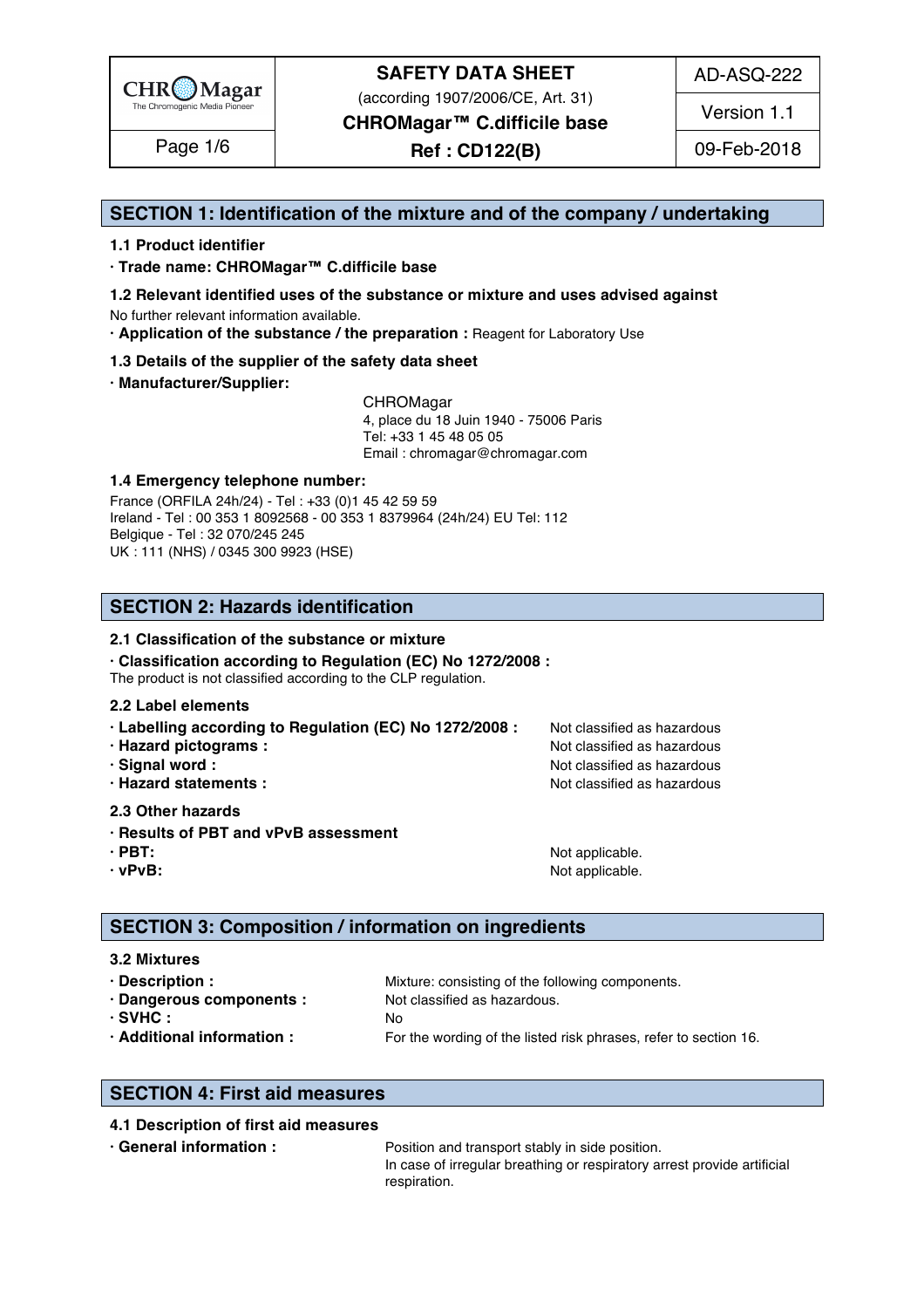

(according 1907/2006/CE, Art. 31)

AD-ASQ-222

**CHROMagar™ C.difficile base**

**Ref : CD122(B)** Page 2/6 09-Feb-2018

Version 1.1

| · After excessive inhalation : | Provide fresh air; consult a doctor in case of medical complaints.         |  |  |
|--------------------------------|----------------------------------------------------------------------------|--|--|
| · After skin contact:          | Generally the product does not irritate the skin.                          |  |  |
|                                | In the event of irritation, to withdraw soiled clothing, to wash the parts |  |  |
|                                | reached with soapy water, to rinse with large water.                       |  |  |
|                                | If skin irritation continues, consult a doctor.                            |  |  |
| $\cdot$ After eye contact :    | Rinse opened eye for several minutes under running water.                  |  |  |
| · After swallowing:            | Do not induce vomiting; call for medical help immediately.                 |  |  |

# **4.2 Most important symptoms and effects, both acute and delayed :** 55

No further relevant information available. 56

**4.3 Indication of any immediate medical attention and special treatment needed :** 57

No further relevant information available. Superstanding the state of the state of the state of the state of the state of the state of the state of the state of the state of the state of the state of the state of the state

# **SECTION 5: Firefighting measures**

#### **5.1 Suitable extinguishing agents:** 62

CO2, powder or water spray. Fight larger fires with water spray or alcohol resistant foam.

**5.2 Special hazards arising from the substance or mixture :** No further relevant information available. 64

#### **5.3 Advice for firefighters** 65

**· Protective equipment :** No special measures required. 66

# **SECTION 6: Accidental release measures**

#### **6.1 Personal precautions, protective equipment and emergency procedures :** 70

No special measures required. Avoid formation of dust.

**6.2 Environmental precautions** : Do not allow product to reach sewage system or any water course. Dilute with plenty of water. The contract of the contract of the contract of the contract of the contract of the contract of the contract of the contract of the contract of the contract of the contract of the contract of the cont

#### **6.3 Methods and material for containment and cleaning up : Pick up mechanically.**

#### **6.4 Reference to other sections :** 75

See Section 7 for information on safe handling. See Section 8 for information on personal protective equipment.<br>See Section 13 for disposal information. See Section 13 for disposal information. The section of the section of the section of the section of the section of the section of the section of the section of the section of the section of the section of the section of t

# **SECTION 7: Handling and storage**

| 7.1 Precautions for safe handling :                                                          | Keep away from heat and direct sunlight.<br>Thorough dedusting. |  |  |
|----------------------------------------------------------------------------------------------|-----------------------------------------------------------------|--|--|
| · Information about fire - and explosion protection:                                         | No special measures required.                                   |  |  |
| 7.2 Conditions for safe storage, including any incompatibilities :                           |                                                                 |  |  |
| · Storage:                                                                                   |                                                                 |  |  |
| . Requirements to be met by storerooms and receptacles : Store away from light and moisture. | No special requirements.                                        |  |  |
| · Information about storage in one common storage facility : Not required.                   |                                                                 |  |  |
| · Further information about storage conditions :                                             | Store in cool, dry conditions in well sealed<br>receptacles.    |  |  |
| · Recommended storage temperature :                                                          | 15-30°C                                                         |  |  |
| 7.3 Specific end use(s) :                                                                    | No further relevant information available.                      |  |  |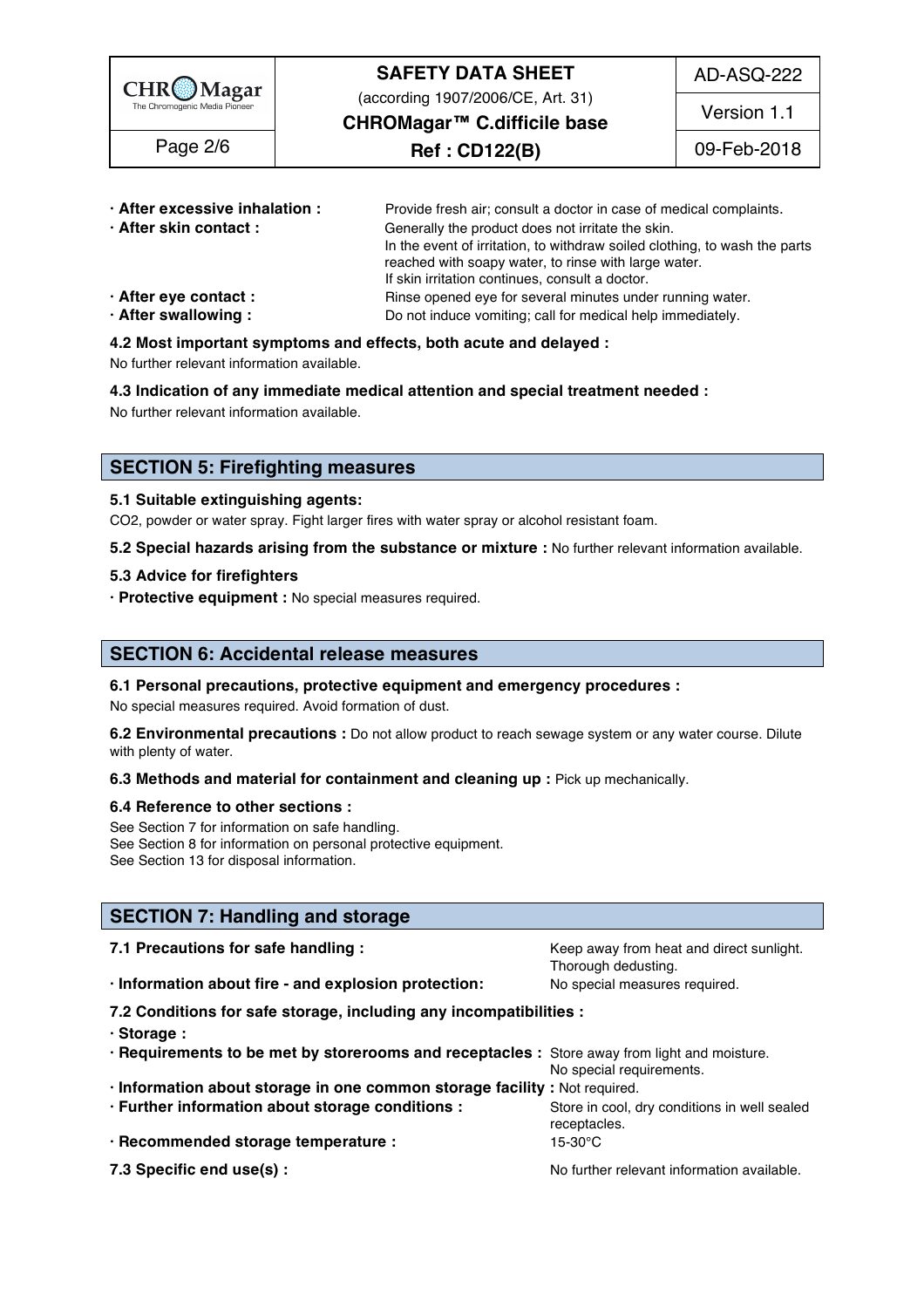

AD-ASQ-222

(according 1907/2006/CE, Art. 31)

**CHROMagar™ C.difficile base**

**Ref : CD122(B)** Page 3/6 09-Feb-2018

Version 1.1

# **SECTION 8: Exposure controls / personal protection**

**· Additional information about design of technical facilities :** No further data; see section 7. 97

# **8.1 Control parameters** 98

# **· Ingredients with limit values that require monitoring at the workplace :** 99

The product does not contain any signifiant quantities of materials with critical values that have to be monitored at  $\hbox{the workplace.}$ 

# **· Additional information :** 102

The most current valid lists have been used as a basis for the production of this document.

# **8.2 Exposure controls** 104

**· Personal protective equipment :** 105

#### **· General protective and hygienic measures :** 106

The usual precautionary measures are to be adhered to when handling chemicals.



**Respiratory protection :** In case of brief exposure or low pollution use respiratory filter device. In case of intensive or longer exposure use self-contained respiratory protective device.

**Protection of hands :** Protective gloves.

EN374 gloves for chemicals.



**Gloves material :** Butyl rubber, BR. **Eye protection :** Safety glasses.



**Body protection :** Protective work clothing.



**SECTION 9: Physical and chemical properties** 

# **9.1 Information on basic physical and chemical properties**

| · General Information               |                 |  |  |
|-------------------------------------|-----------------|--|--|
| $\cdot$ Appearance :                |                 |  |  |
| Form:                               | Powder          |  |  |
| Colour :                            | Beige           |  |  |
| $\cdot$ Odour :                     | Characteristic  |  |  |
| · Odour threshold :                 | Not determined. |  |  |
| · pH-value :                        | Not applicable. |  |  |
| · Change in condition               |                 |  |  |
| Melting point/Melting range :       | Undetermined.   |  |  |
| <b>Boiling point/Boiling range:</b> | Undetermined.   |  |  |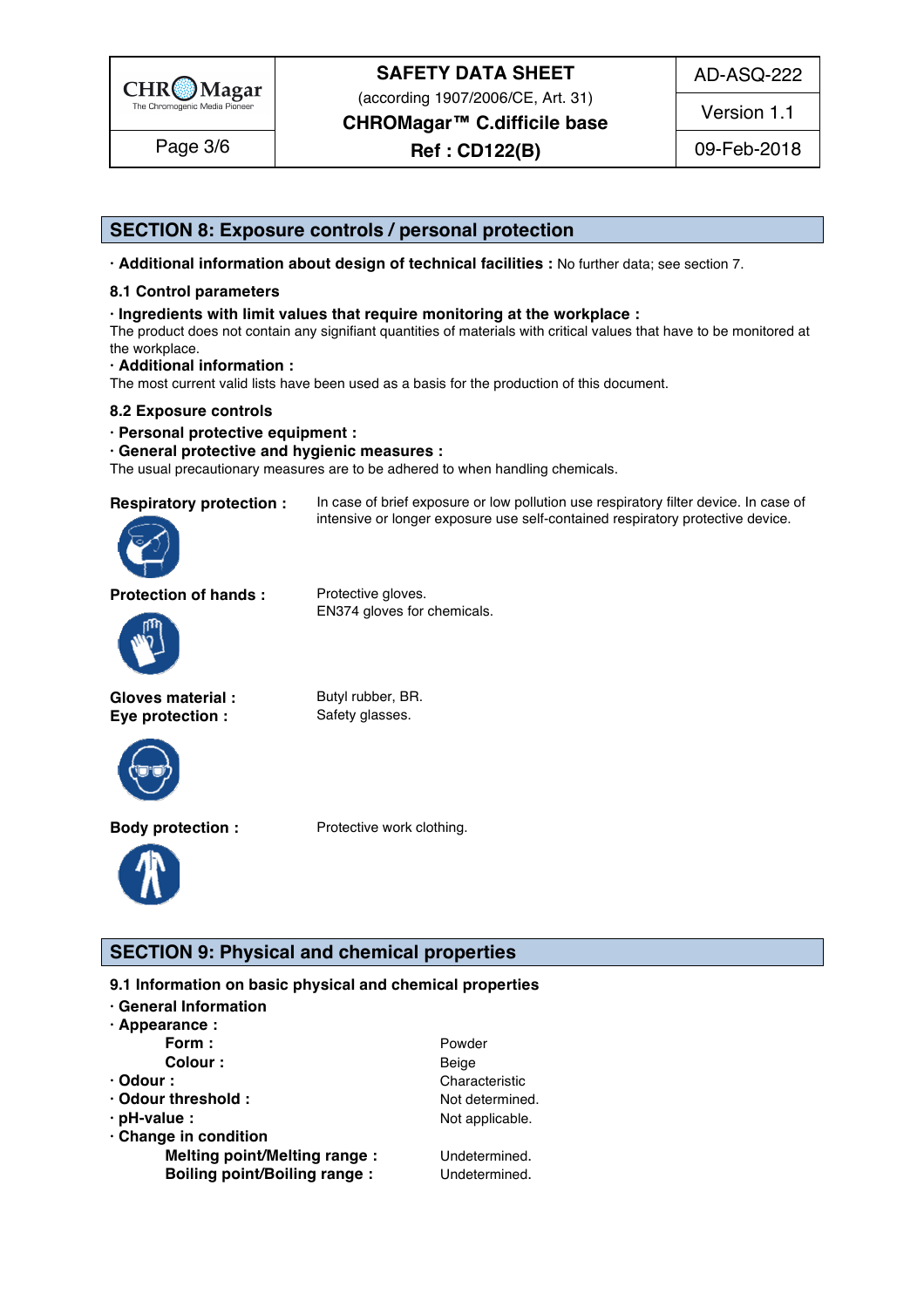

(according 1907/2006/CE, Art. 31)

**CHROMagar™ C.difficile base**

# **Ref : CD122(B)** Page 4/6 09-Feb-2018

Version 1.1

| · Flash point :                                               | Not applicable.                               |  |
|---------------------------------------------------------------|-----------------------------------------------|--|
| · Flammability (solid, gaseous) :                             | Not determined.                               |  |
| · Ignition temperature:                                       | Not applicable.                               |  |
| · Decomposition temperature:                                  | Not determined.                               |  |
| · Self-igniting:                                              | Product is not self igniting.                 |  |
| · Danger of explosion :                                       | Product does not present an explosion hazard. |  |
| · Explosion limits :                                          |                                               |  |
| Lower :                                                       | Not determined.                               |  |
| Upper:                                                        | Not determined.                               |  |
| · Vapour pressure :                                           | Not applicable.                               |  |
| · Density at 20°C:                                            | $0.5 +/- 0.1$ g/cm <sup>3</sup>               |  |
| · Relative density :                                          | Not determined.                               |  |
| · Vapour density:                                             | Not applicable.                               |  |
| · Evaporation rate :                                          | Not applicable.                               |  |
| · Solubility in / Miscibility with water :                    | Partly soluble.                               |  |
| · Segregation coefficient (n-octanol/water) : Not determined. |                                               |  |
| · Viscosity:                                                  |                                               |  |
| Dynamic:                                                      | Not applicable.                               |  |
| Kinematic:                                                    | Not applicable.                               |  |
| 9.2 Other information :                                       | No further relevant information available.    |  |

# **SECTION 10: Stability and reactivity**

| 10.1 Reactivity:                                                                   | No further relevant information available.                          |
|------------------------------------------------------------------------------------|---------------------------------------------------------------------|
| 10.2 Chemical stability :                                                          |                                                                     |
| · Thermal decomposition / conditions to be avoided :                               |                                                                     |
|                                                                                    | No decomposition if used and stored according to<br>specifications. |
| 10.3 Possibility of hazardous reactions :                                          | No dangerous reactions known.                                       |
| 10.4 Conditions to avoid :                                                         | No further relevant information available.                          |
| 10.5 Incompatible materials :                                                      | No further relevant information available.                          |
| 10.6 Hazardous decomposition products : No dangerous decomposition products known. |                                                                     |
|                                                                                    |                                                                     |

# **SECTION 11: Toxicological information**

# **11.1 Information on toxicological effects**

| $\cdot$ Acute toxicity :    | Based on available data, the classification criteria are not met.                                       |  |  |
|-----------------------------|---------------------------------------------------------------------------------------------------------|--|--|
| · Primary irritant effect : |                                                                                                         |  |  |
| $\cdot$ On the skin :       | Based on available data, the classification criteria are not met.                                       |  |  |
| $\cdot$ On the eyes :       | Based on available data, the classification criteria are not met.                                       |  |  |
|                             | . Respiratory or skin sensitisation : Based on available data, the classification criteria are not met. |  |  |
|                             | . CMR effects (carcinogenity, mutagenicity and toxicity for reproduction) :                             |  |  |
| · Germ cell mutagenicity :  | Based on available data, the classification criteria are not met.                                       |  |  |
| · Reproductive toxicity :   | Based on available data, the classification criteria are not met.                                       |  |  |
| · STOT-single exposure :    | Based on available data, the classification criteria are not met.                                       |  |  |
| · STOT-repeated exposure :  | Based on available data, the classification criteria are not met.                                       |  |  |
| · Aspiration hazard :       | Based on available data, the classification criteria are not met.                                       |  |  |

AD-ASQ-222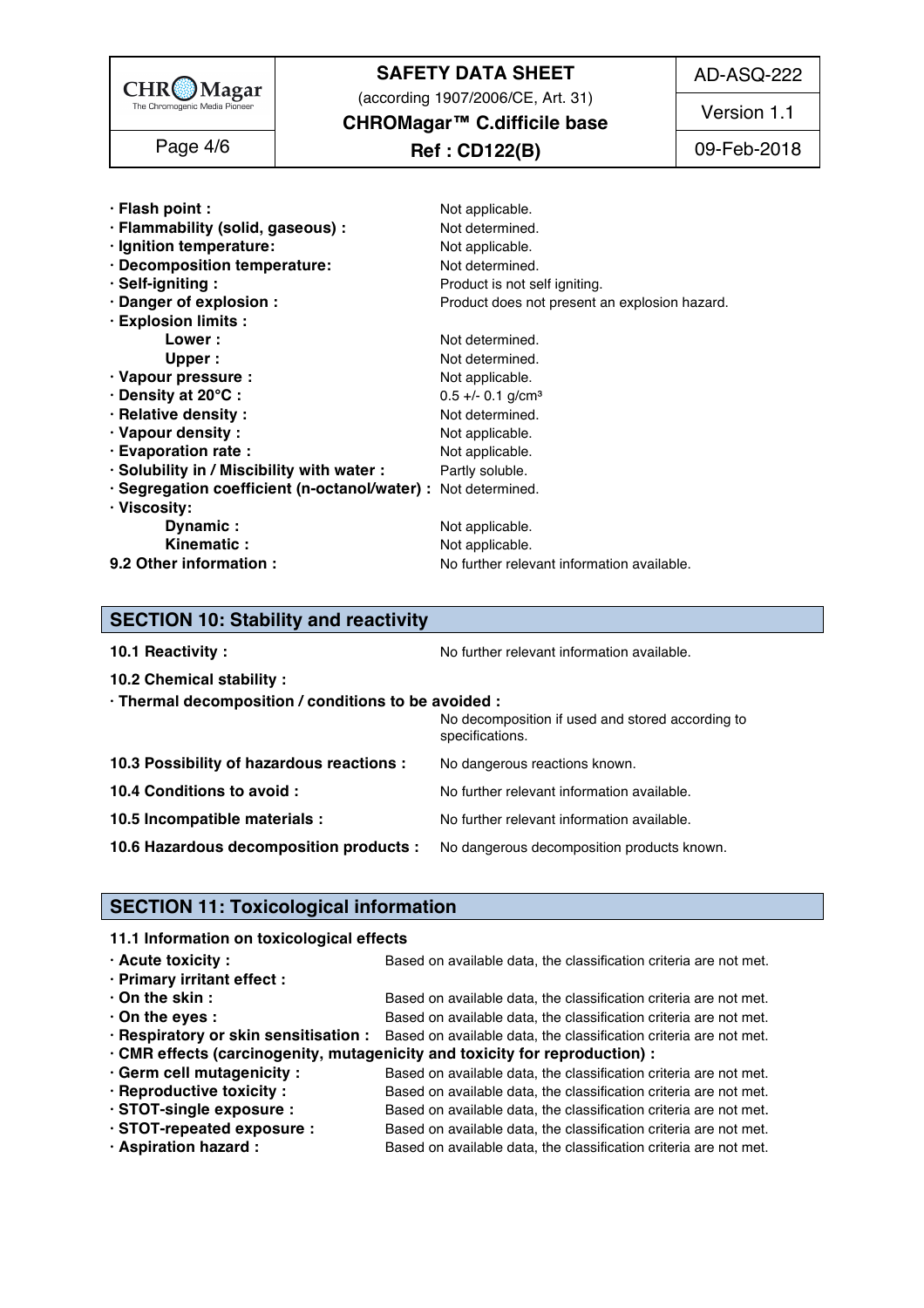

AD-ASQ-222

(according 1907/2006/CE, Art. 31)

**CHROMagar™ C.difficile base**

**Ref : CD122(B)** Page 5/6 09-Feb-2018

Version 1.1

# **SECTION 12: Ecological information**

| <b>12.1 Toxicity</b>                                      |                                            |
|-----------------------------------------------------------|--------------------------------------------|
| · Aquatic toxicity:                                       | No further relevant information available. |
| 12.2 Persistence and degradability :                      | No further relevant information available. |
| 12.3 Bioaccumulative potential :                          | No further relevant information available. |
| 12.4 Mobility in soil:                                    | No further relevant information available. |
| · Additional ecological information:<br>· General notes : | Generally not hazardous for water.         |
| 12.5 Results of PBT and vPvB assessment                   |                                            |
| $\cdot$ PBT :                                             | Not applicable.                            |
| $\cdot$ vPvB :                                            | Not applicable.                            |
| 12.6 Other adverse effects :                              | No further relevant information available. |

# **SECTION 13: Disposal considerations**

#### **13.1 Waste treatment methods in a set of the set of the set of the set of the set of the set of the set of the set of the set of the set of the set of the set of the set of the set of the set of the set of the set of the**

**· Recommendation : Must be specially treated according to official regulations.** 

**· Uncleaned packaging :** 190

**· Recommendation : Disposal must be made according to official regulations.** 

# **SECTION 14: Transport information**

| 14.1 UN-Number                                                           |                 |
|--------------------------------------------------------------------------|-----------------|
| $\cdot$ ADR, ADN, IMDG, IATA :                                           | Void            |
| 14.2 UN proper shipping name                                             |                 |
| · ADR, ADN, IMDG, IATA :                                                 | Void            |
| 14.3 Transport hazard class(es)                                          |                 |
| · ADR, ADN, IMDG, IATA                                                   |                 |
| $\cdot$ Class :                                                          | Void            |
|                                                                          |                 |
| 14.4 Packing group                                                       |                 |
| · ADR, IMDG, IATA :                                                      | Void            |
| 14.5 Environmental hazards :                                             | Not applicable. |
| 14.6 Special precautions for user :                                      | Not applicable. |
| 14.7 Transport in bulk according to Annex II of Marpol and the IBC Code: |                 |
|                                                                          | Not applicable. |
| · UN "Model Regulation":                                                 | Void            |
|                                                                          |                 |

# **SECTION 15: Regulatory information**

**15.1 Safety, health and environmental regulations/legislation specific for the mixture :** 212

**· Directive 2012/18/EU** 2020 2020 2020 2030 2030 2031 2032 2033 2034 2035 2036 2037 2038 2039 2030 2031 2032 2033 2034 2035 2036 2037 2038 2039 2030 2031 2032 2033 2034 2035 2036 2037 2038 2039 2039 2039 2030 2031 2033 20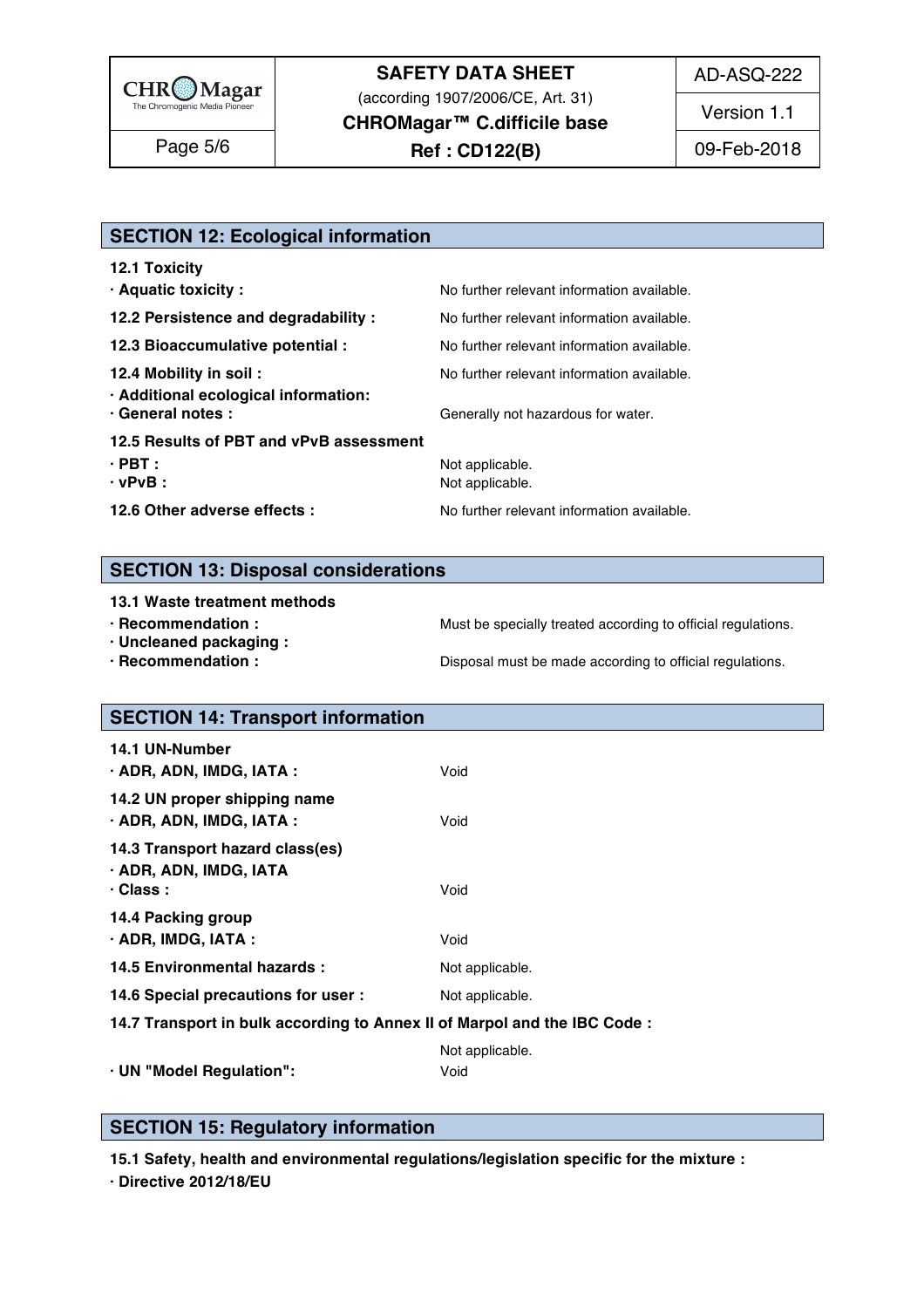

(according 1907/2006/CE, Art. 31)

AD-ASQ-222

**CHROMagar™ C.difficile base**

**Ref : CD122(B)** Page 6/6 09-Feb-2018 Version 1.1

**· Named dangerous substances - ANNEX I :** None of the ingredients is listed. 214

**15.2 Chemical safety assessment :** A Chemical Safety Assessment has not been carried out.

# **SECTION 16: Other information** 218

This information is based on our present knowledge. However, this shall not constitute a guarantee for any specific product features and shall not establish a legally valid contractual relationship.

#### **· Abbreviations and acronyms:** 223

ADR: Accord européen sur le transport des marchandises dangereuses par Route (European Agreement concerning the  $2255$  and  $2255$  and  $2255$  and  $2255$  and  $2255$  and  $2255$  and  $2255$  and  $2255$  and  $2255$  and  $2255$  and  $2255$  and  $2255$  and  $2255$  and  $2255$  and  $2255$  and  $2255$  and  $2255$  and  $2255$  and  $2255$  a

International Carriage of Dangerous Goods by Road) IMDG: International Maritime Code for Dangerous Goods IATA: International Air Transport Association IATA: International Air Transport Association 228 GHS: Globally Harmonised System of Classification and Labelling of Chemicals EINECS: European Inventory of Existing Commercial Chemical Substances ELINCS: European List of Notified Chemical Substances CAS: Chemical Abstracts Service (division of the American Chemical Society) PBT: Persistent, Bioaccumulative and Toxic PBT: Persistent, Bioaccumulative and Toxic 2333 AM and 2333 AM and 2333 AM and 2333 AM and 2333 AM and 2333 AM SVHC: Substances of Very High Concern 2344 Service 2344 Service 2344 Service 2344 Service 2344 Service 2344 Se vPvB: very Persistent and very Bioaccumulative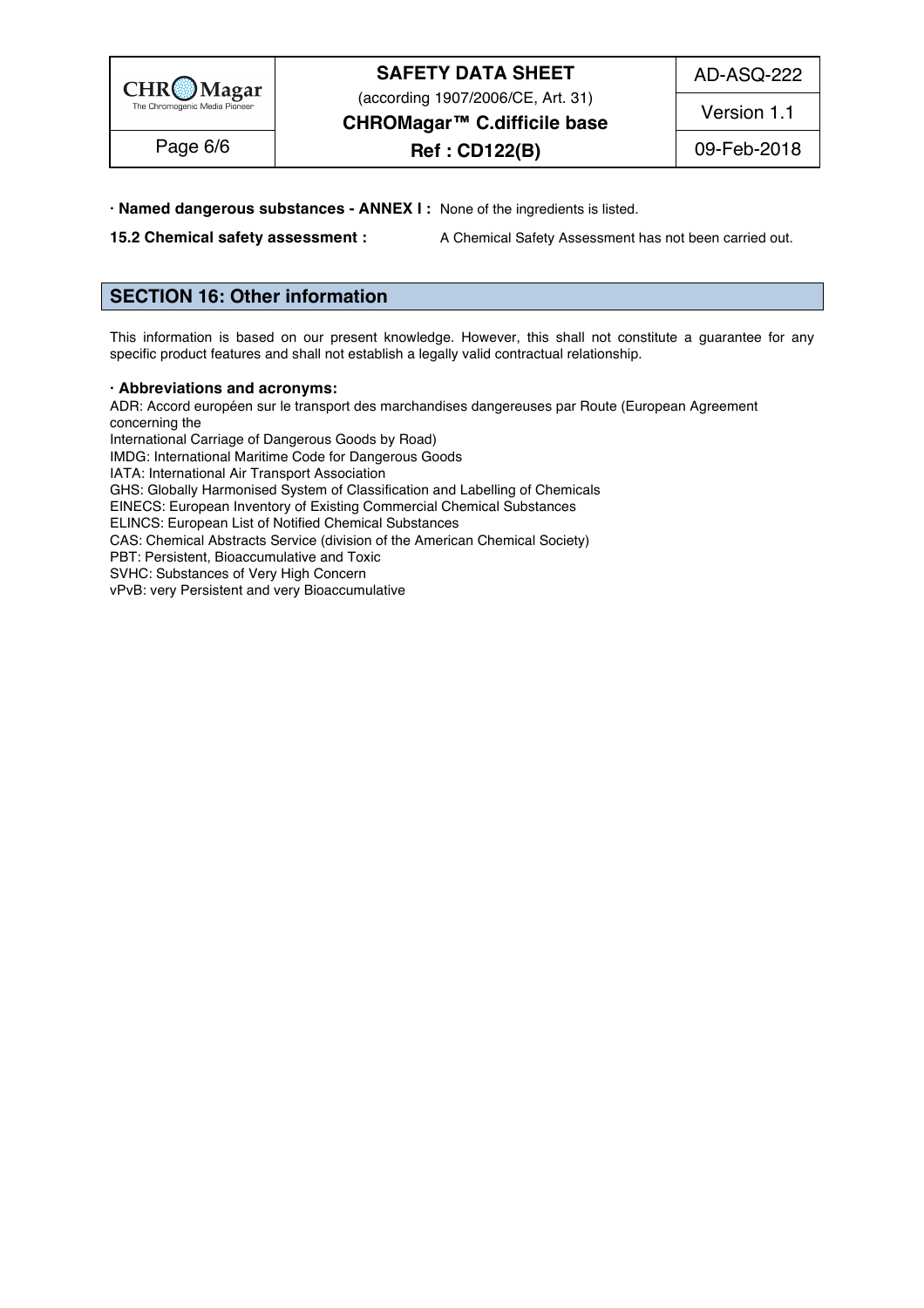

(according 1907/2006/CE, Art. 31)

AD-ASQ-274

Version 1.1

**CHROMagar™ C.difficile supplement**

**Ref : CD122(S)** Page 1/7 09-Feb-2018

# **SECTION 1: Identification of the mixture and of the company / undertaking** 1

# **1.1 Product identifier** 2

**· Trade name : CHROMagar™ C.difficile supplement** 3

- **1.2 Relevant identified uses of the substance or mixture and uses advised against** 4 No further relevant information available. 5
- **· Application of the substance / the preparation :** Reagent for Laboratory Use 6

# **1.3 Details of the supplier of the safety data sheet** 7

**· Manufacturer/Supplier :** 8

CHROMagar 9 4, place du 18 Juin 1940 - 75006 Paris 10 Tel: +33 1 45 48 05 05 11 11 12 11 12 11 12 11 12 11 12 11 12 11 12 11 12 11 12 1 Email : chromagar@chromagar.com 12

# **1.4 Emergency telephone number :** 13

France (ORFILA 24h/24) - Tel: +33 (0)1 45 42 59 59 Ireland - Tel: 00 353 1 8092568 - 00 353 1 8379964 (24h/24) EU Tel: 112 Belgique - Tel : 32 070/245 245 16 UK : 111 (NHS) / 0345 300 9923 (HSE) 17

# **SECTION 2: Hazards identification**

# **2.1 Classification of the substance or mixture**

**· Classification according to Regulation (EC) No 1272/2008 :** 22



GHS07 : Skin Sens. 1 H317 May cause an allergic skin reaction.

# **2.2 Label elements** 28

# **· Labelling according to Regulation (EC) No 1272/2008 :** 29

- The product is classified and labelled according to the CLP regulation
- **· Hazard pictograms :** 31
- **· Signal word :** Danger 35
- **· Hazard-determining components of labelling :** ß-lactam antibiotics 36

# GHS08

# **· Hazard statements :** 38

- H334 : May cause allergy or asthma symptoms or breathing difficulties if inhaled.
- H317 : May cause an allergic skin reaction.

#### **· Precautionary statements :** 41

| P284 :        | In case of inadequate ventilation wear respiratory protection.             |
|---------------|----------------------------------------------------------------------------|
| P261 :        | Avoid breathing dust/fume/gas/mist/vapours/spray.                          |
| P280:         | Wear protective gloves/protective clothing/eye protection/face protection. |
| P304 + P340   | If inhaled remove person to fresh air and keep comfortable for breathing.  |
| P333 + P313:  | If skin irritation or rash occurs: Get medical advice/attention.           |
| P337 + P313 : | If eye irritation persists: Get medical advice/attention.                  |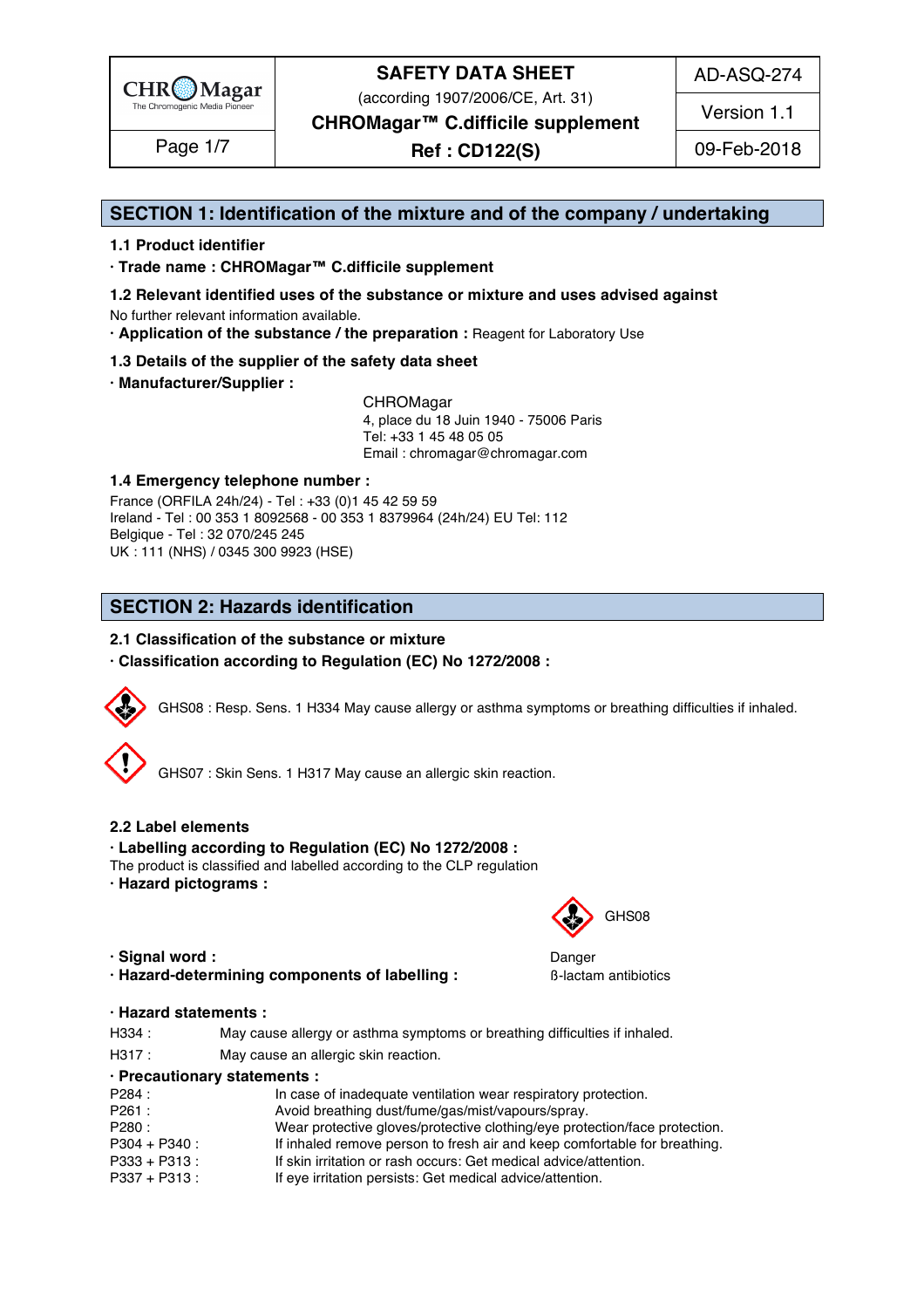

(according 1907/2006/CE, Art. 31)

AD-ASQ-274

Version 1.1

**CHROMagar™ C.difficile supplement**

**Ref : CD122(S)** Page 2/7 09-Feb-2018

| P302 + P352:<br>P501                                                                                                                                                                                                                                                      | If on skin wash with plenty of water.<br>regulations.                                                                                                                                                                                                                                                                                                                                                                                                                                                                                                                                          | Dispose of contents/container in accordance with local/regional/national/international                                       |
|---------------------------------------------------------------------------------------------------------------------------------------------------------------------------------------------------------------------------------------------------------------------------|------------------------------------------------------------------------------------------------------------------------------------------------------------------------------------------------------------------------------------------------------------------------------------------------------------------------------------------------------------------------------------------------------------------------------------------------------------------------------------------------------------------------------------------------------------------------------------------------|------------------------------------------------------------------------------------------------------------------------------|
| <b>Hazard pictograms</b>                                                                                                                                                                                                                                                  | Labelling of packages where the contents do not exceed 125 ml                                                                                                                                                                                                                                                                                                                                                                                                                                                                                                                                  | GHS08                                                                                                                        |
| · Signal word:<br>· Hazard-determining components of labelling:                                                                                                                                                                                                           |                                                                                                                                                                                                                                                                                                                                                                                                                                                                                                                                                                                                | Danger<br><b>B-lactam antibiotics</b>                                                                                        |
| · Hazard statements :<br>H334:<br>H317:<br>· Precautionary statements :<br>P284:<br>P261<br>P280<br>P304 + P340 :<br>P333 + P313:<br>P337 + P313:<br>P302 + P352:<br>P501<br>2.3 Other hazards<br>· Results of PBT and vPvB assessment<br>$\cdot$ PBT :<br>$\cdot$ vPvB : | May cause allergy or asthma symptoms or breathing difficulties if inhaled.<br>May cause an allergic skin reaction.<br>In case of inadequate ventilation wear respiratory protection.<br>Avoid breathing dust/fume/gas/mist/vapours/spray.<br>Wear protective gloves/protective clothing/eye protection/face protection.<br>If inhaled remove person to fresh air and keep comfortable for breathing.<br>If skin irritation or rash occurs: Get medical advice/attention.<br>If eye irritation persists: Get medical advice/attention.<br>If on skin wash with plenty of water.<br>regulations. | Dispose of contents/container in accordance with local/regional/national/international<br>Not applicable.<br>Not applicable. |
| 3.2 Mixtures                                                                                                                                                                                                                                                              | <b>SECTION 3: Composition / information on ingredients</b>                                                                                                                                                                                                                                                                                                                                                                                                                                                                                                                                     |                                                                                                                              |
| $\cdot$ Description :<br>· Dangerous components :                                                                                                                                                                                                                         |                                                                                                                                                                                                                                                                                                                                                                                                                                                                                                                                                                                                | Mixture: consisting of the following components.                                                                             |
| CAS:<br>EINECS:                                                                                                                                                                                                                                                           | <b>B-lactam antibiotic</b><br>Resp. Sens. 1, H334                                                                                                                                                                                                                                                                                                                                                                                                                                                                                                                                              | $5 - 10%$                                                                                                                    |
| CAS:<br>EINECS:                                                                                                                                                                                                                                                           | <b>B-lactam antibiotic</b><br>Skin Sens. 1, H317                                                                                                                                                                                                                                                                                                                                                                                                                                                                                                                                               | ≤2.5%                                                                                                                        |
| $\cdot$ SVHC :<br>· Additional information :                                                                                                                                                                                                                              | No                                                                                                                                                                                                                                                                                                                                                                                                                                                                                                                                                                                             | For the wording of the listed risk phrases, refer to section 16.                                                             |
| <b>SECTION 4: First aid measures</b>                                                                                                                                                                                                                                      |                                                                                                                                                                                                                                                                                                                                                                                                                                                                                                                                                                                                |                                                                                                                              |
| 4.1 Description of first aid measures<br>· General information :                                                                                                                                                                                                          |                                                                                                                                                                                                                                                                                                                                                                                                                                                                                                                                                                                                | Position and transport stably in side position.                                                                              |

In case of irregular breathing or respiratory arrest provide artificial respiration. respiration. **988-100 and 200 and 200 and 200 and 200 and 200 and 200 and 200 and 200 and 200 and 200 and 200 and 200 and 200 and 200 and 200 and 200 and 200 and 200 and 200 and 200 and 200 and 200 and 200 and 200 and 200 · After excessive inhalation :** Provide fresh air; consult a doctor in case of medical complaints.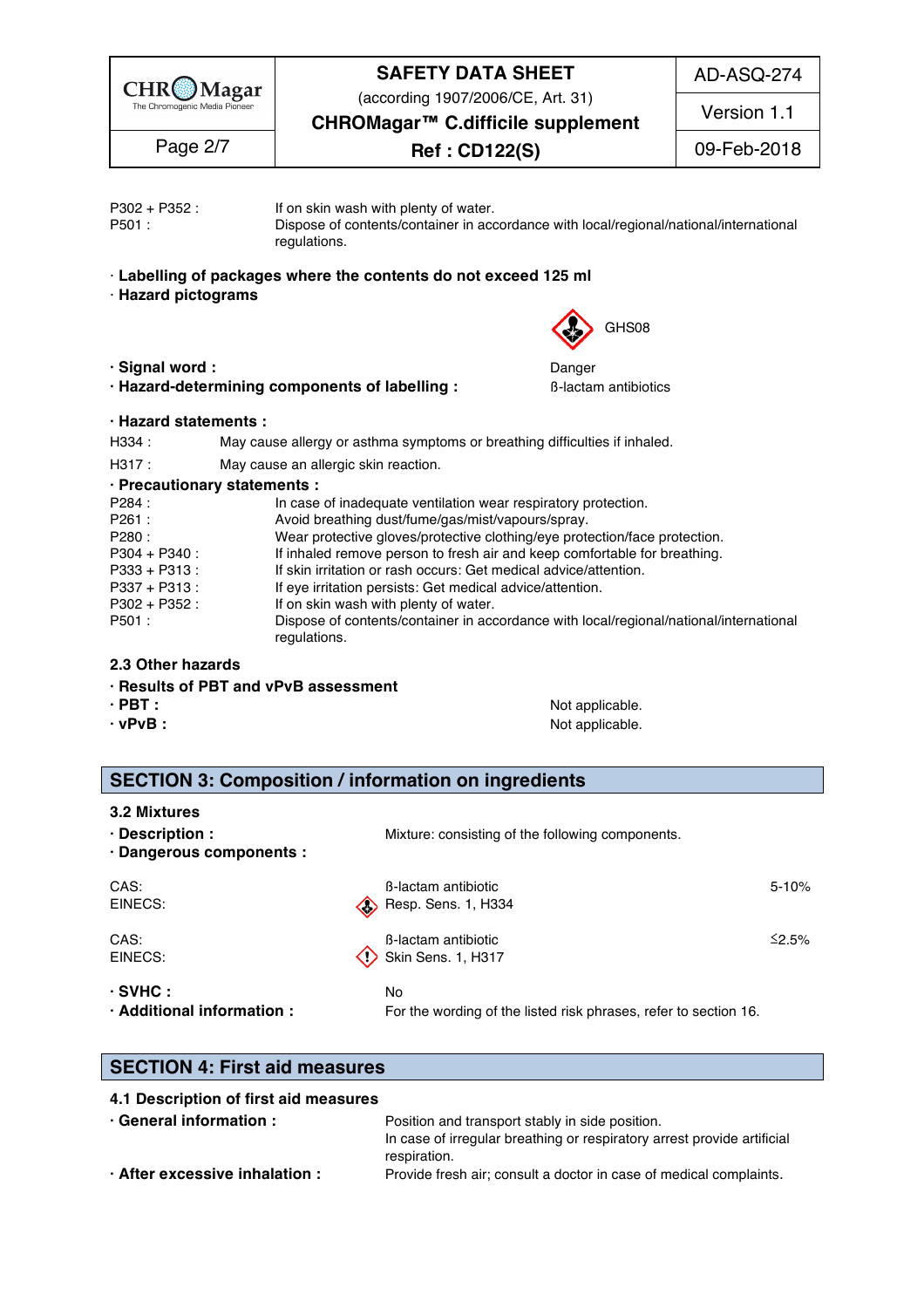

(according 1907/2006/CE, Art. 31)

AD-ASQ-274

Version 1.1

**CHROMagar™ C.difficile supplement**

**Ref : CD122(S)** Page 3/7 09-Feb-2018

| · After skin contact: | Generally the product does not irritate the skin.                          |
|-----------------------|----------------------------------------------------------------------------|
|                       | In the event of irritation, to withdraw soiled clothing, to wash the parts |
|                       | reached with soapy water, to rinse with large water.                       |
|                       | If skin irritation continues, consult a doctor.                            |
| · After eye contact : | Rinse opened eye for several minutes under running water.                  |
| · After swallowing:   | Do not induce vomiting; call for medical help immediately.                 |

**4.2 Most important symptoms and effects, both acute and delayed :** 106

No further relevant information available. 107 and 207 and 207 and 207 and 207 and 207 and 207 and 207 and 207

**4.3 Indication of any immediate medical attention and special treatment needed :** 108

No further relevant information available. 109 and 200 minutes are expected to the state of the state of the state of the state of the state of the state of the state of the state of the state of the state of the state of

# **SECTION 5: Firefighting measures**

# **5.1 Suitable extinguishing agents :** 113

CO2, powder or water spray. Fight larger fires with water spray or alcohol resistant foam.

**5.2 Special hazards arising from the substance or mixture :** No further relevant information available.

#### **5.3 Advice for firefighters** 116

**· Protective equipment :** No special measures required. 117

# **SECTION 6: Accidental release measures**

# **6.1 Personal precautions, protective equipment and emergency procedures :** 121

No special measures required. Avoid formation of dust.

#### **6.2 Environmental precautions :** 123

Do not allow product to reach sewage system or any water course. Dilute with plenty of water.

#### **6.3 Methods and material for containment and cleaning up : Pick up mechanically.**

# **6.4 Reference to other sections :** 126

See Section 7 for information on safe handling. 127 and 127 and 127 and 127 and 127 and 127 and 127 and 127 and 127 and 127 and 127 and 127 and 127 and 127 and 127 and 127 and 127 and 127 and 127 and 127 and 127 and 127 an See Section 8 for information on personal protective equipment. See Section 13 for disposal information. 129 and 200 and 200 and 200 and 200 and 200 and 200 and 200 and 200 and 200 and 200 and 200 and 200 and 200 and 200 and 200 and 200 and 200 and 200 and 200 and 200 and 200 and 200 a

# **SECTION 7: Handling and storage**

| 7.1 Precautions for safe handling :                                                             | Keep away from heat and direct sunlight.<br>Thorough dedusting. |
|-------------------------------------------------------------------------------------------------|-----------------------------------------------------------------|
| · Information about fire - and explosion protection :                                           | No special measures required.                                   |
| 7.2 Conditions for safe storage, including any incompatibilities :                              |                                                                 |
| · Storage:                                                                                      |                                                                 |
| . Requirements to be met by storerooms and receptacles : Store away from light and moisture. No |                                                                 |
|                                                                                                 | special requirements.                                           |
| · Information about storage in one common storage facility : Not required.                      |                                                                 |
| · Further information about storage conditions :                                                | Store in cool,<br>dry conditions in well sealed receptacles.    |
| · Recommended storage temperature :                                                             | 2-8°C                                                           |
| 7.3 Specific end use(s) :                                                                       | No further relevant information available.                      |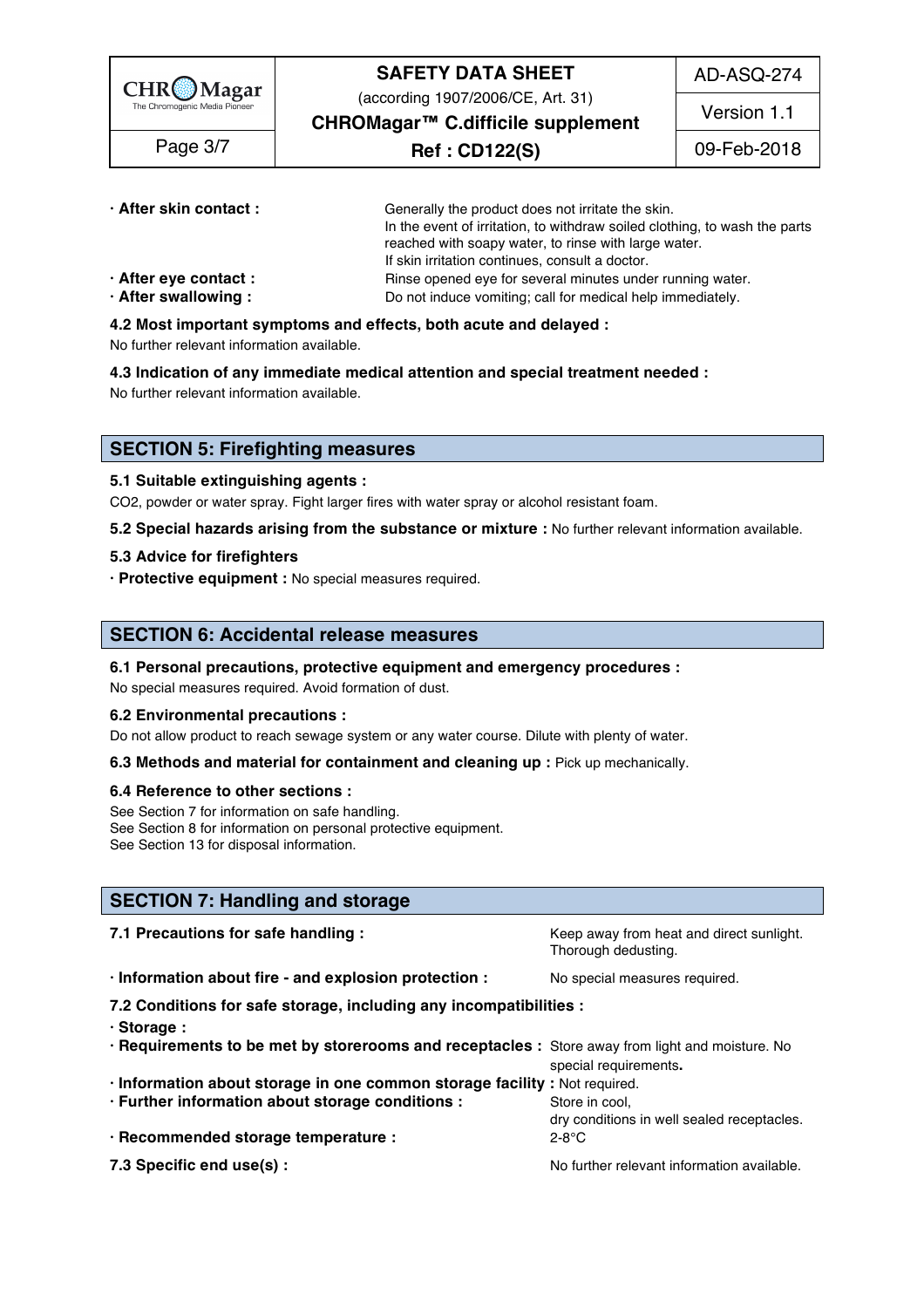

(according 1907/2006/CE, Art. 31)

**CHROMagar™ C.difficile supplement**

**Ref : CD122(S)** Page 4/7 09-Feb-2018

Version 1.1

AD-ASQ-274

# **SECTION 8: Exposure controls / personal protection**

**· Additional information about design of technical facilities :** No further data; see section 7. 147

# **8.1 Control parameters** 148

# **· Ingredients with limit values that require monitoring at the workplace :** 149

The product does not contain any signifiant quantities of materials with critical values that have to be monitored at the workplace. the workplace. The matrix of the state of the state of the state of the state of the state of the state of the state of the state of the state of the state of the state of the state of the state of the state of the state o

intensive or longer exposure use self-contained respiratory protective device.

#### **· Additional information :** 152

The most current valid lists have been used as a basis for the production of this document.

#### **8.2 Exposure controls** 154

#### **· Personal protective equipment :** 155

#### **· General protective and hygienic measures :** 156

The usual precautionary measures are to be adhered to when handling chemicals.

# **Respiratory protection :** In case of brief exposure or low pollution use respiratory filter device. In case of

**Protection of hands :** Protective gloves.



EN374 gloves for chemicals.

Gloves material : Butyl rubber, BR **Eye protection :** Safety glasses.





**Body protection :** Protective work clothing.

# **SECTION 9: Physical and chemical properties**

- **9.1 Information on basic physical and chemical properties**
- **· General Information** 163
- **· Appearance :** 164

| .                                   |                 |
|-------------------------------------|-----------------|
| Form:                               | Powder          |
| Colour:                             | White           |
| $\cdot$ Odour :                     | Characteristic  |
| · Odour threshold :                 | Not determined. |
| $\cdot$ pH-value :                  | Not applicable. |
| Change in condition                 |                 |
| <b>Melting point/Melting range:</b> | Undetermined.   |
| <b>Boiling point/Boiling range:</b> | Undetermined.   |
| · Flash point :                     | Not applicable. |
| · Flammability (solid, gaseous) :   | Not determined. |
|                                     |                 |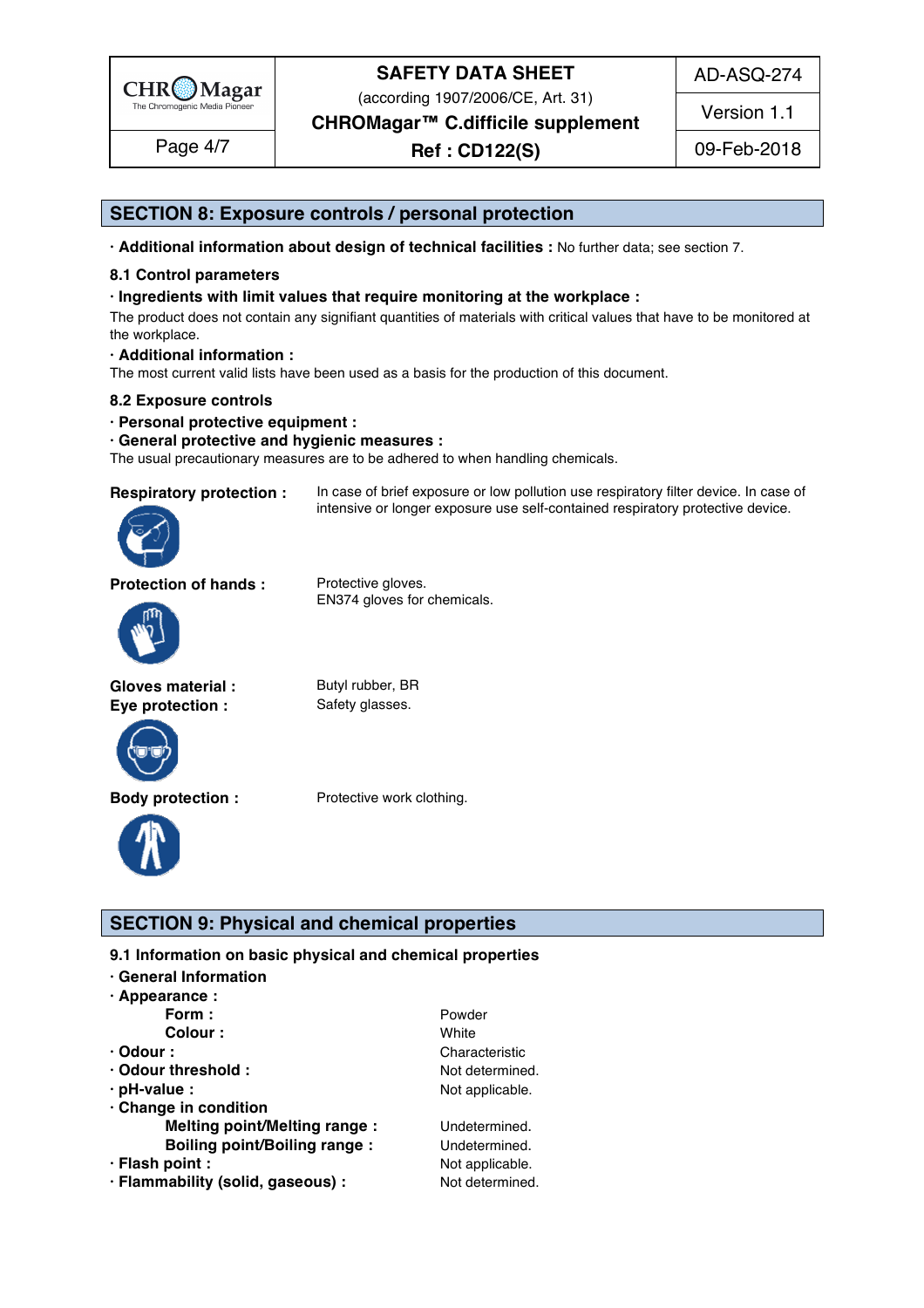

(according 1907/2006/CE, Art. 31)

AD-ASQ-274

Version 1.1

**CHROMagar™ C.difficile supplement**

# **Ref : CD122(S)** Page 5/7 09-Feb-2018

| · Ignition temperature :                                      | Not applicable.                               |
|---------------------------------------------------------------|-----------------------------------------------|
| · Decomposition temperature :                                 | Not determined.                               |
| · Self-igniting:                                              | Product is not self igniting.                 |
| · Danger of explosion :                                       | Product does not present an explosion hazard. |
| · Explosion limits :                                          |                                               |
| Lower :                                                       | Not determined.                               |
| Upper :                                                       | Not determined.                               |
| · Vapour pressure :                                           | Not applicable.                               |
| <b>⋅Density at 20°C:</b>                                      | $0.5 +/- 0.1$ g/cm <sup>3</sup>               |
| · Relative density :                                          | Not determined.                               |
| · Vapour density:                                             | Not applicable.                               |
| · Evaporation rate :                                          | Not applicable.                               |
| · Solubility in / Miscibility with water :                    | Fully soluble.                                |
| · Segregation coefficient (n-octanol/water) : Not determined. |                                               |
| · Viscosity :                                                 |                                               |
| Dynamic:                                                      | Not applicable.                               |
| Kinematic:                                                    | Not applicable.                               |
| 9.2 Other information :                                       | No further relevant information available.    |

# **SECTION 10: Stability and reactivity**

**10.1 Reactivity :** No further relevant information available. 1968 and the set of the set of the Norther relevant information available.

**10.2 Chemical stability :** 197

| · Thermal decomposition / conditions to be avoided :                               |                                                       |  |
|------------------------------------------------------------------------------------|-------------------------------------------------------|--|
|                                                                                    | No decomposition if used according to specifications. |  |
| 10.3 Possibility of hazardous reactions :                                          | No dangerous reactions known.                         |  |
| 10.4 Conditions to avoid :                                                         | No further relevant information available.            |  |
| 10.5 Incompatible materials :                                                      | No further relevant information available.            |  |
| 10.6 Hazardous decomposition products : No dangerous decomposition products known. |                                                       |  |

# **SECTION 11: Toxicological information**

# **11.1 Information on toxicological effects**

| · Acute toxicity:                                                           | Based on available data, the classification criteria are not met.                                    |
|-----------------------------------------------------------------------------|------------------------------------------------------------------------------------------------------|
| · Primary irritant effect :                                                 |                                                                                                      |
| $\cdot$ On the skin :                                                       | Based on available data, the classification criteria are not met.                                    |
| $\cdot$ On the eyes :                                                       | Based on available data, the classification criteria are not met.                                    |
|                                                                             | . Respiratory or skin sensitisation : May cause allergy or asthma symptoms or breathing difficulties |
|                                                                             | if inhaled.                                                                                          |
|                                                                             | May cause an allergic skin reaction.                                                                 |
| · CMR effects (carcinogenity, mutagenicity and toxicity for reproduction) : |                                                                                                      |
| · Germ cell mutagenicity :                                                  | Based on available data, the classification criteria are not met.                                    |
| · Reproductive toxicity :                                                   | Based on available data, the classification criteria are not met.                                    |
| · STOT-single exposure :                                                    | Based on available data, the classification criteria are not met.                                    |
| STOT-repeated exposure :                                                    | Based on available data, the classification criteria are not met.                                    |
| · Aspiration hazard :                                                       | Based on available data, the classification criteria are not met.                                    |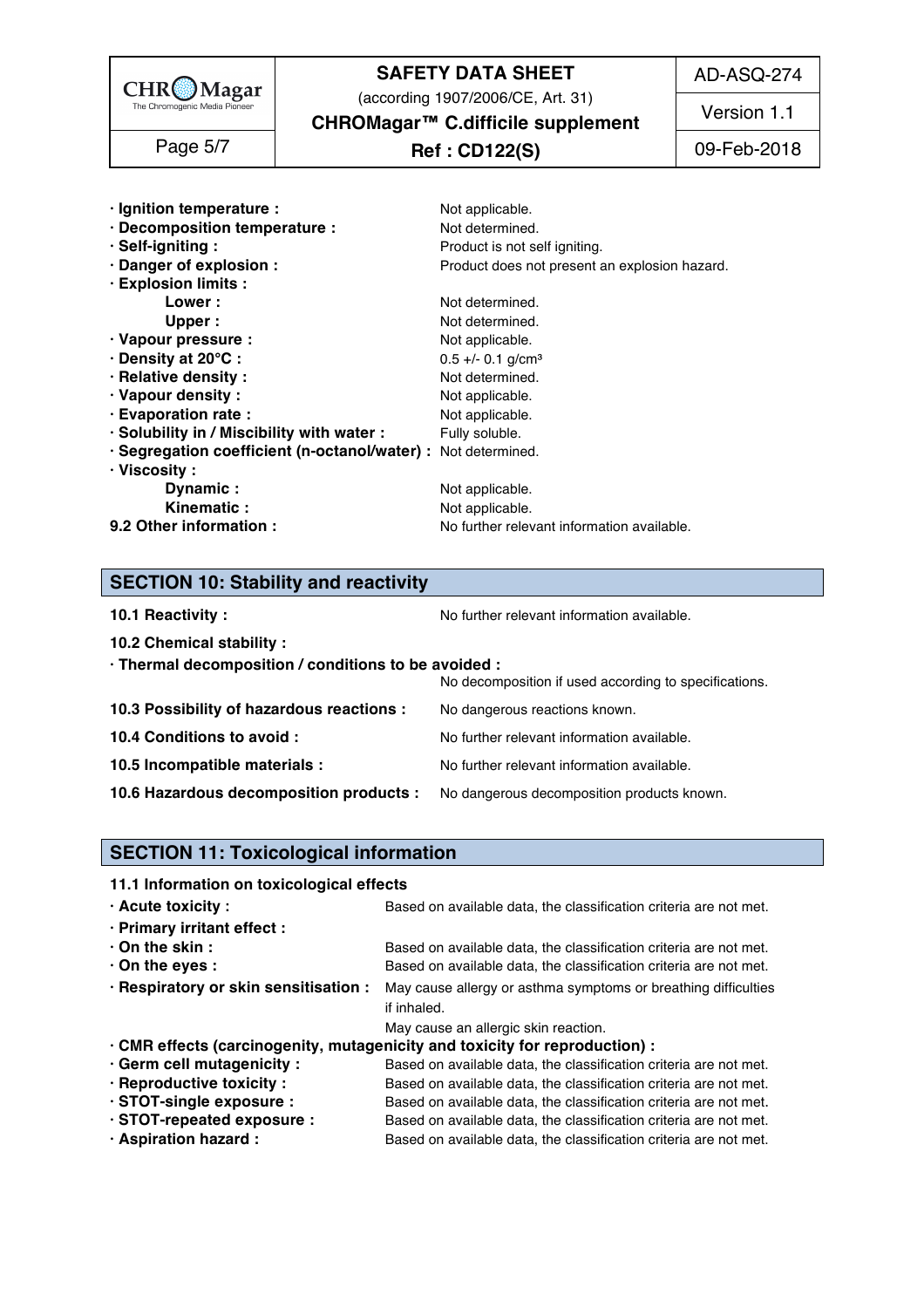

(according 1907/2006/CE, Art. 31)

AD-ASQ-274

Version 1.1

**CHROMagar™ C.difficile supplement**

**Ref : CD122(S)** Page 6/7 09-Feb-2018

# **SECTION 12: Ecological information**

| <b>12.1 Toxicity</b>                                            |                                            |
|-----------------------------------------------------------------|--------------------------------------------|
| · Aquatic toxicity :                                            | No further relevant information available. |
| 12.2 Persistence and degradability :                            | No further relevant information available. |
| 12.3 Bioaccumulative potential :                                | No further relevant information available. |
| 12.4 Mobility in soil:<br>· Additional ecological information : | No further relevant information available. |
| · General notes :                                               | Generally not hazardous for water.         |
| 12.5 Results of PBT and vPvB assessment                         |                                            |
| $\cdot$ PBT :<br>$\cdot$ vPvB :                                 | Not applicable.<br>Not applicable.         |
| 12.6 Other adverse effects :                                    | No further relevant information available. |
|                                                                 |                                            |

# **SECTION 13: Disposal considerations**

# **13.1 Waste treatment methods** 238

- 
- **· Uncleaned packaging :** 240
- 

**· Recommendation : Must be specially treated according to official regulations..** 

**· Recommendation : Disposal must be made according to official regulations.** 

# **SECTION 14: Transport information**

| <b>14.1 UN-Number</b><br>· ADR, ADN, IMDG, IATA :                            | Void            |
|------------------------------------------------------------------------------|-----------------|
| 14.2 UN proper shipping name<br>$\cdot$ ADR, ADN, IMDG, IATA :               | Void            |
| 14.3 Transport hazard class(es)<br>· ADR, ADN, IMDG, IATA<br>$\cdot$ Class : | Void            |
| 14.4 Packing group<br>$\cdot$ ADR, IMDG, IATA :                              | Void            |
| 14.5 Environmental hazards :                                                 | Not applicable. |
| 14.6 Special precautions for user :                                          | Not applicable. |
| 14.7 Transport in bulk according to Annex II of Marpol and the IBC Code:     |                 |

Not applicable. 2577 and 2577 and 2577 and 2577 and 2577 and 2577 and 2577 and 2577 and 2577 and 2577 and 2577 **· UN "Model Regulation":** Void 258

# **SECTION 15: Regulatory information**

**15.1 Safety, health and environmental regulations/legislation specific for the mixture :** 262

**· Directive 2012/18/EU** 263

**· Named dangerous substances - ANNEX I :** None of the ingredients is listed. 264